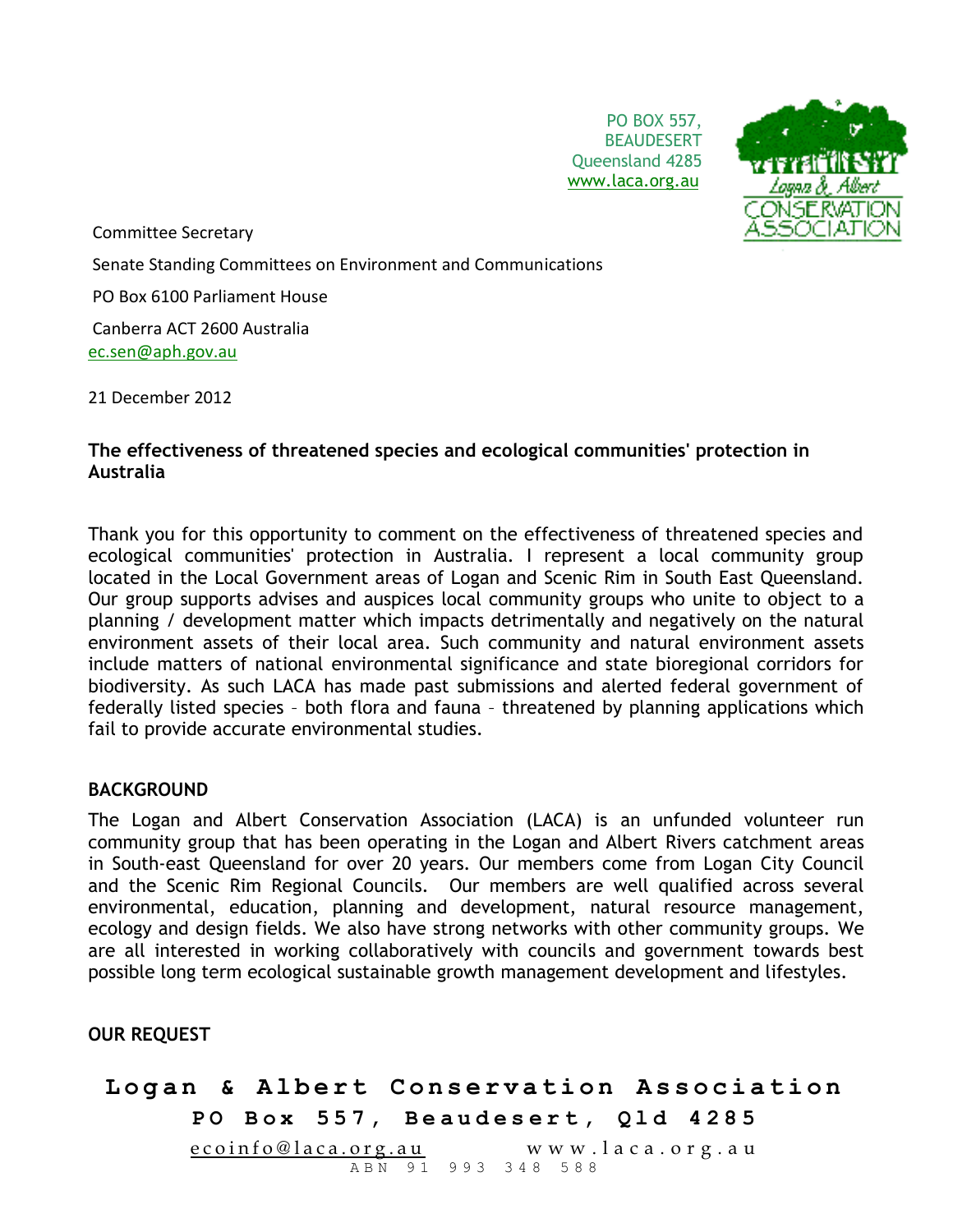LACA members urge you not to hand over any power of environmental assessment to the states. Federal standards must continue to be monitored by federal agencies who will measure each process / application with a broader more global outlook. Australia is a signatory to international biodiversity treaties/ agreements.

We have seen recently the inappropriate transgressions of the Queensland government in relation to our World Heritage Great Barrier Reef. Opening National Parks to tourism without any standards relating to ecologically sound processes does nothing to support tourism long term but devalues the efforts of the many ecotourism operators.

Allowing shooters into NSW National Parks is another example of a poor decision by state government. Exploitation of place and species is not in Australia's national interests.

Over the years we have seen too many instances of poor environmental decisions being made at state level. The extra level the federal government provides is an essential additional level of control. Loss of biodiversity is a national - indeed a global – concern, and even now Australia has the worst record of biodiversity loss for a developed country. Indeed if we consider matters of national environmental significance the states would expect that federal funding would be available. In all of our submissions to two or three levels of government, most have species of national interest. Both business and state government have a vested interest to maximize their financial gain – as they do from allowing development that may not be in the country's interest.

#### **OUR ACTIVITIES**

LACA has been closely involved in local state and federal government consultation processes especially in relation to the South-east Queensland Regional Plan that has led to unsustainable planning to accommodate an additional 230 000 people and more within a largely rural residential and large acreage housing. Such intensive planning includes major infrastructure upgrades to the Mt Lindesay Highway (currently being upgraded from 2 lanes to an eventual 10 lanes wide) in addition to new planning for future road and rail corridors as part of the South-east Queensland Regional Plan.

While government funds planning for built infrastructure for roads, rail, water and power there is still, even now, no state funding to establish connectivity of biodiversity corridors, no funding to establish what wildlife species are present nor flora.

# Logan & Albert Conservation Association **PO Box 557, Beaudesert, Qld 4285** <u>e coinfo@laca.org.au</u> www.laca.org.au ABN 91 993 348 588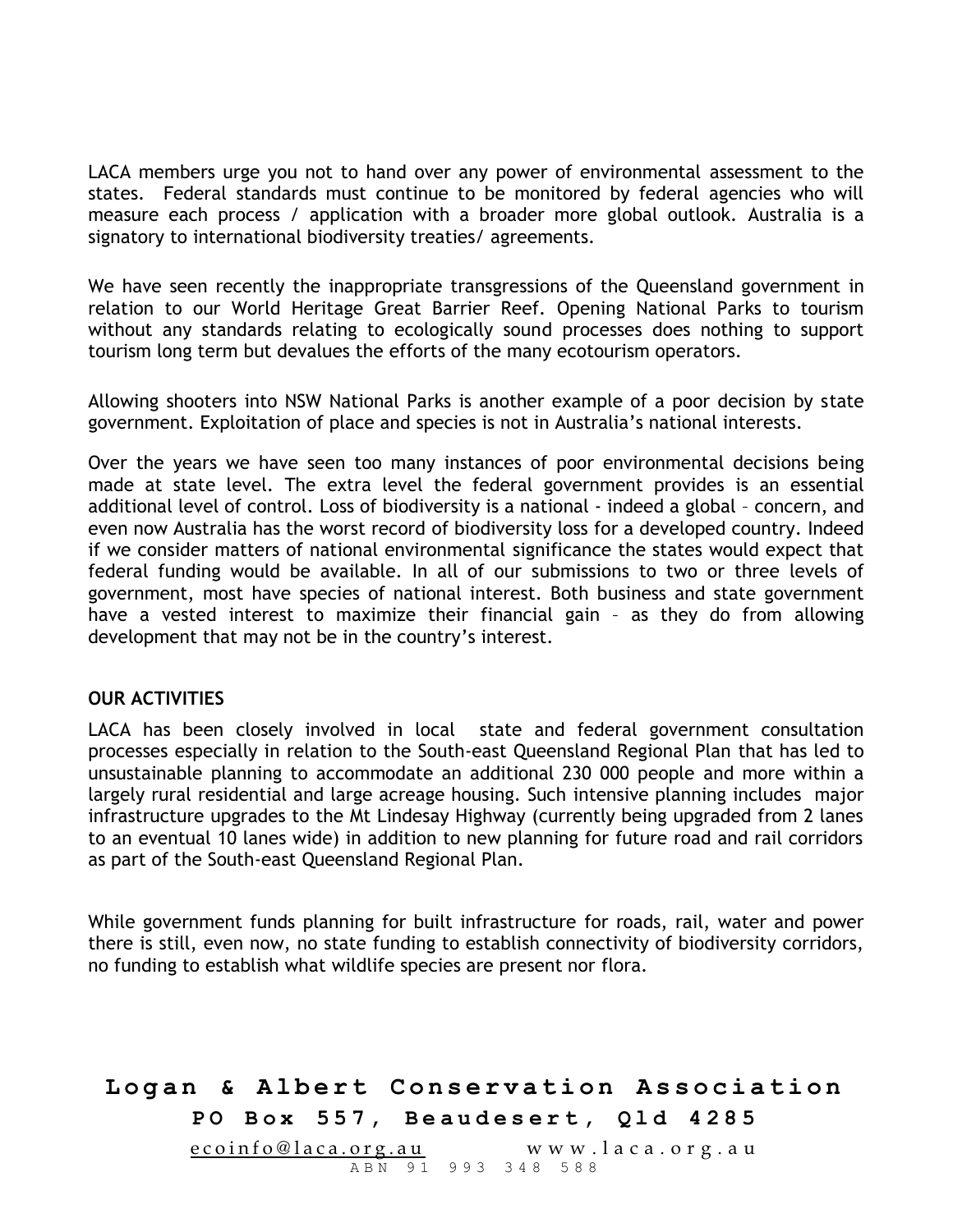Offsets and mitigation clauses are used to appease actions that should not happen. To add to the environmental injury, such offsets have not to date contributed to local biodiversity but rather to a distant non local damaged biodiversity / ecosystem process.

Some of the current local threatening processes that LACA is / has engaged in include the following:

- 1. Master planned satellite city at Greater Flagstone clear felling koala habitat
- 2. Master planned satellite city at Yarrabilba infrastructure costs added to local rates
- 3. Local area plans at Bahrs Scrub valued as National Park, flora and fauna insufficient protection from housing
- 4. Local area plans at Loganholme needs to be done sensitively
- 5. Subdivisions affecting Veresdale Scrub vegetation in Logan and Scenic Rim
- 6. High density at Teviot Downs truck sewerage out local koalas, possible quolls
- 7. Coal Seam Gas drilling in Scenic Rim pipes through World Heritage
- 8. Park Ridge Connector Gateway Motorway Extension Extension all options threaten healthy local koala population and state regional biodiversity corridors
- 9. Lack of data relating to koala populations and their essential habitat in both Logan and Scenic Rim – compounded by lack of funding for research from state government
- 10.Need for more **citizen science** to establish better knowledge for quolls
- 11.Koala Tracker software to collate sightings promote citizen science actions and access to inform decisions
- 12.Wildnet data issues incomplete and now complexities for submitting used as desktop for applications
- 13.Business as usual approach faster is better nothing smart or sustainable about housing options displayed.
- 14.Ecological sustainable development is not understood or acknowledged
- 15.Valuing the natural environment for its contribution to human wellness (if not for itself)
- 16.TEEB concept ie The Economics of Ecosystems and Biodiversity: Making Nature's Values Visible <http://www.teebweb.org/resources/ecosystem-services/>

## **CONCERNS**

There is currently still no koala mapping that has been conducted in the North Beaudesert area (Logan City Council and Scenic Rim Regional Council) and consequently State

# Logan & Albert Conservation Association

## **PO Box 557, Beaudesert, Qld 4285**

e coinfo@laca.org.au www.laca.org.au <u>-- 8. . . .</u><br>ABN 91 993 348 588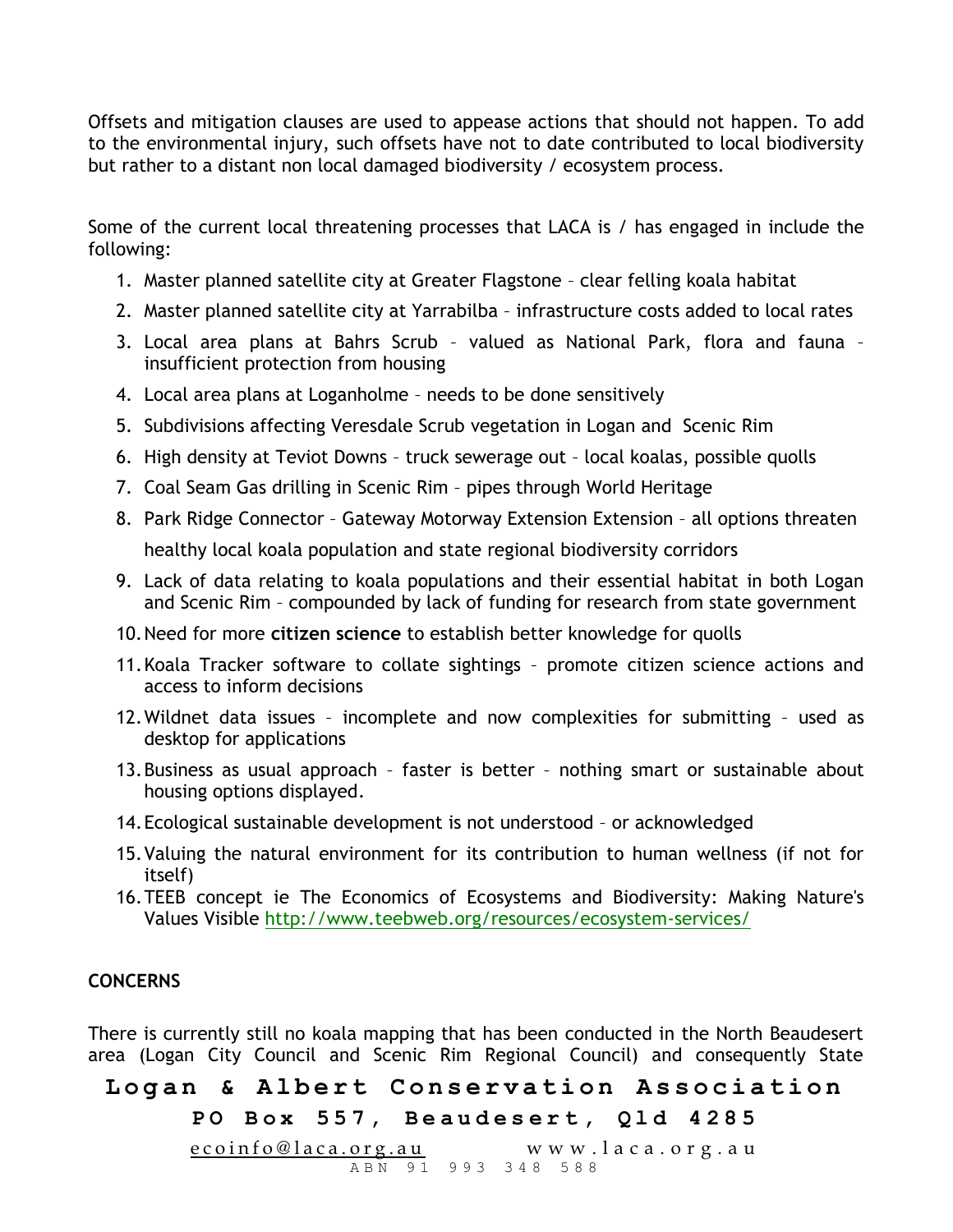Government departments like Main Roads do not feel that they need to provide basic features like koala fencing as part of their new road upgrades and continue to design and plan roads that fragment habitat where koalas are known to currently exist and not follow the guidelines in the existing Queensland Koala Conservation Plan because there have been no koala conservation areas surveyed or mapped in the North Beaudesert area. This is completely inconsistent with the efforts being made in wildlife movement solutions in the Koala Coast Area of Redlands Council and parts of eastern Logan City Council.

There needs to be a national standard / guideline for roads transecting areas of known national biodiversity to provide for safe passage of wildlife.

A new energy corridor has been announced much to our dismay and Logan Council – with state special conditions that ' …will specifically ensure that work on the power line will be undertaken with best practice construction methods to mitigate social and environmental impacts.' Minister McArdle did not acknowledge federal conditions until reminded that Energex were required to refer this to EPBC process. Comment was made by the minister that community groups such as VETO and LACA would ensure compliance with conditions.

It is challenging to ensure state agencies or developers comply with conditions and both unreasonable and unsustainable long-term that we do so. Adequate paid compliance staff is needed and this could / should be seen as a career path for sustainable development approvals.

The following KOALA information has been summarized by Ted Fensom long-term campaigner for better environmental outcomes

The population of koalas in the Jimboomba -Logan Village Area has to be considered in context with the other populations mapped by Wildnet and LACA in Brisbane, the Koala Coast , in Logan City Council Area and the context of Bioregional Corridors mapped by the Biodiversity Unit in EHP (SEQBioregion December 2007.)

The intensity of -proposed clearing and fragmentation is disturbing. The koala populations in Logan City Council area of the Koala Coast have dropped (personal communication Logan Wildlife). Populations in BCCs Karawatha Reserve (largely land locked 1,000 ha) have dropped - Fire Impacts, See PPBio Reports, Professor Marc Hero Griffith University Gold Coast Campus. Populations in the FGK have dropped Karawatha to Greenbank from fires severance and drought. Destructive fires in November 2012 .have eliminated much of the fauna populations in 5000 ha of White Rock Spring Mountain to Oxley Creek part of the FGK Statutory and Bioregional Corridor. (South Ripley Fire Brigade map).

The advances of the Urban Footprint in the SEQ Regional Plan 2010 have predicated further clearing of Essential Koala Habitat in nearby Park Ridge and Logan Reserve and Park Ridge

# Logan & Albert Conservation Association

### **PO Box 557, Beaudesert, Qld 4285**

<u>e coinfo@laca.org.au</u> www.laca.org.au ABN 91 993 348 588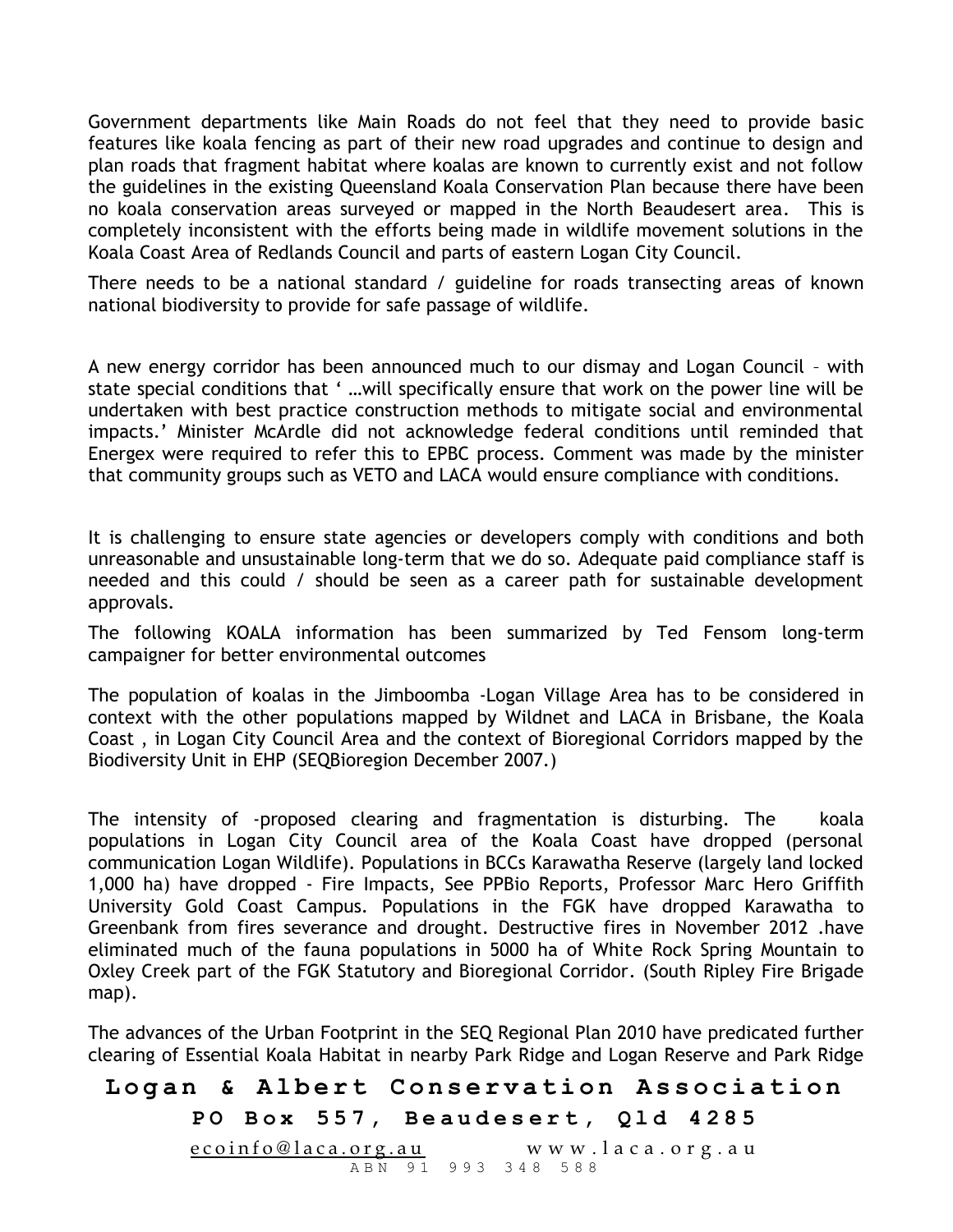South and infill of new 900 houses in 15,000 ha of Koala Habitat, predicated between Greenbank and Jimboomba.

A viable population exists at Berrinba Sanctuary – 292 Browns Plains Road - but 9 kilometres of habitat (say 100ha) is to be smashed by the Proposed Park Ridge Connector (TMR) leaving a viable population on Chambers Creek (Munruben to Chambers Flat East). In terms of the koala habitat ULDA predicates clearing 5,000 ha of low density koala habitat in Greater Flagstone and most of the Pine Plantation and small koala habitat at Yarrabilba and unknown thousand hectares at Ripley (PMAVs and EPBC Referrals North east of the FGK) .

Further the One Network Plan (MOU between LCC and TMR) predicates upgrading 47 lowland roads in Logan City from 2 to 4 lanes or more north and west of this Logan River, Logan Village, and Stockleigh-Jimboomba Precinct. This urbanization with its 4 lane roads will eliminate koalas and most ground fauna from the Logan City Lowlands.

The protection of Koala Habitat at Bahrs Scrub with about 80 ha of habitat to be cleared and connectivity not guaranteed, with 4 applications (Stocklands, Planex)and approvals (Jordan Brothers)at Clarkes Hill without the remaining koala Habitat secured by; land acquisition , tenure and Management Plans is a perverse situation.

The Bahrs Scrub Local Area Plan is now gazetted without these protections or offsets guaranteed so subregionally LCC's Koala Coast (different genome population), Berrinba Sanctuary, Chambers Creek/Chambers Flat, and the Logan River- Stockleigh Jimboomba tract are to be the default koala refuges.

The proposed " impact is important, notable or of consequence having regard to its context or intensity". The severance is notable and of consequence in that Energex will undertake a 40 metre wide severance of a continuous tract and would be mapped as severed by Queensland Herbarium Mapping Rules.

The Energex approval would be a precedent for TMR to further sever this continuous tract with the S.I.C. Southern Implementation Corridor Jimboomba to Yarrabilba. This Energex Action "is likely to have a significant impact on the koala, now a vulnerable species.

There is a real chance that it will:

- Lead to a long term decrease in the size of an important population of the species
- Reduce the area of occupancy of an important population
- Fragment an existing important population into two or more populations
- Adversely affect habitat critical to the survival of the species
- Modify, destroy, remove or isolate or decrease the availability or quality of habitat to the extent that the species is likely to decline."

# Logan & Albert Conservation Association **PO Box 557, Beaudesert, Qld 4285**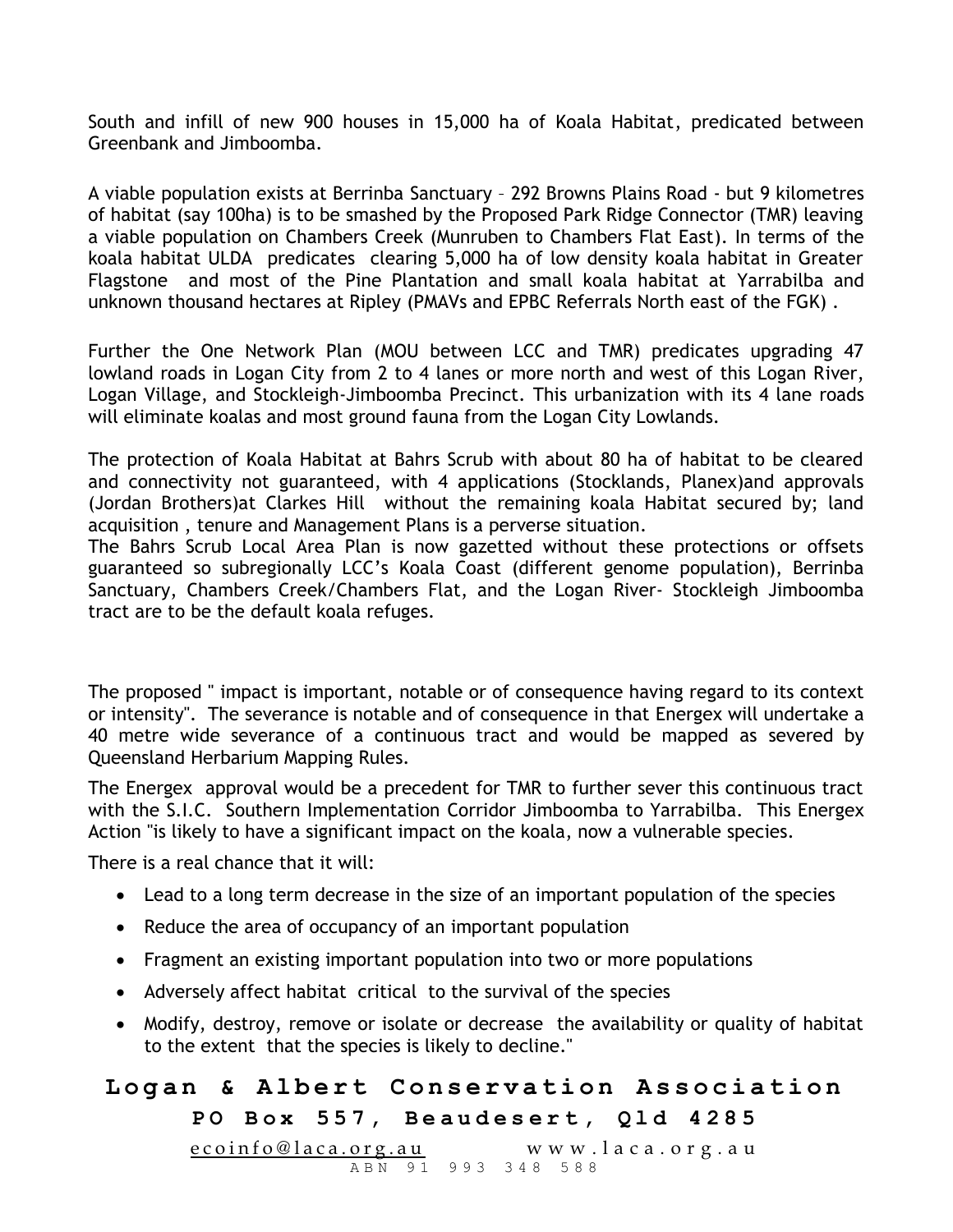- 1. The koala population on Camp Cable Road can be considered an" Important Population "re LACAs report and supporting information .The population is "a key source population necessary for breeding and dispersal" to the Birnum Range to the South East, greater Jimboomba and to Stockleigh and Chambers Flat to the North. The area is largely continuous Regrowth and some Remnant Vegetation with even distribution of large eucalypts. Koalas are increasingly observed in Regrowth vegetation (SEQ Catchments Ipswich Koala Preservation Society, LACA). The area is part of a continuous tract Stockleigh to the Birnum Range (mapped by Queensland Herbarium and SEQ Catchments) and part of a Bioregional Corridor.
- 2. The proposed 40 metre wide corridor has "significant impact" south of Camp Cable Road. The impacts include fragmentation of koala habitat, edge effects - loss of overhanging trees, barriers to other small ground fauna, most glider species, loss of old growth, ecosystem change and increased predation on koalas attempting to traverse the 40 metre easement.
- 3. The proposed 40 metre diagonal crossing of the Logan River 5 times with 7 kilometers of access tracks in the floodplain constitutes "significant impacts in the flood plain, riparian zone and on the banks. It is part of the Logan River Bioregional Corridor. The impacts include loss of vegetation in riparian tracts of 55 metres including koala habitat trees, edge effects and Riparian Zone Effects. Wires are potential barrier to water birds and Flying Fox Species (including Endangered Species) using the river as a flyway Potential Loss of power poles in 1 in 100 flood and Possible Maximum Flood (Australian Geological Survey Office Standard)
- 4. There is a potential vegetation and koala habitat offset of 42 ha. Energex may pursue urban exemptions under the VMAct and Community Infrastructure exemptions and not deliver any offsets.

#### **HUMAN WELLBEING**

A healthy, diverse natural environment is valuable in itself; it is also essential to human wellbeing. But government and business tell us we cannot afford too much protection—it's bad for GDP. We know, though, that the wellbeing of future generations will be heavily affected if we fail resolutely to tackle biodiversity loss, pollution and waste. Climate change in particular poses a severe threat and demands immediate and far-reaching measures by government.

We can do much more than we have to date. We should increase taxes on damaging environmental activities such as burning fossil fuels and reduce taxes on socially beneficial activities such as providing fulfilling work. We should make the generation of waste very

# Logan & Albert Conservation Association **PO Box 557, Beaudesert, Qld 4285** <u>e coinfo@laca.org.au</u> www.laca.org.au ABN 91 993 348 588